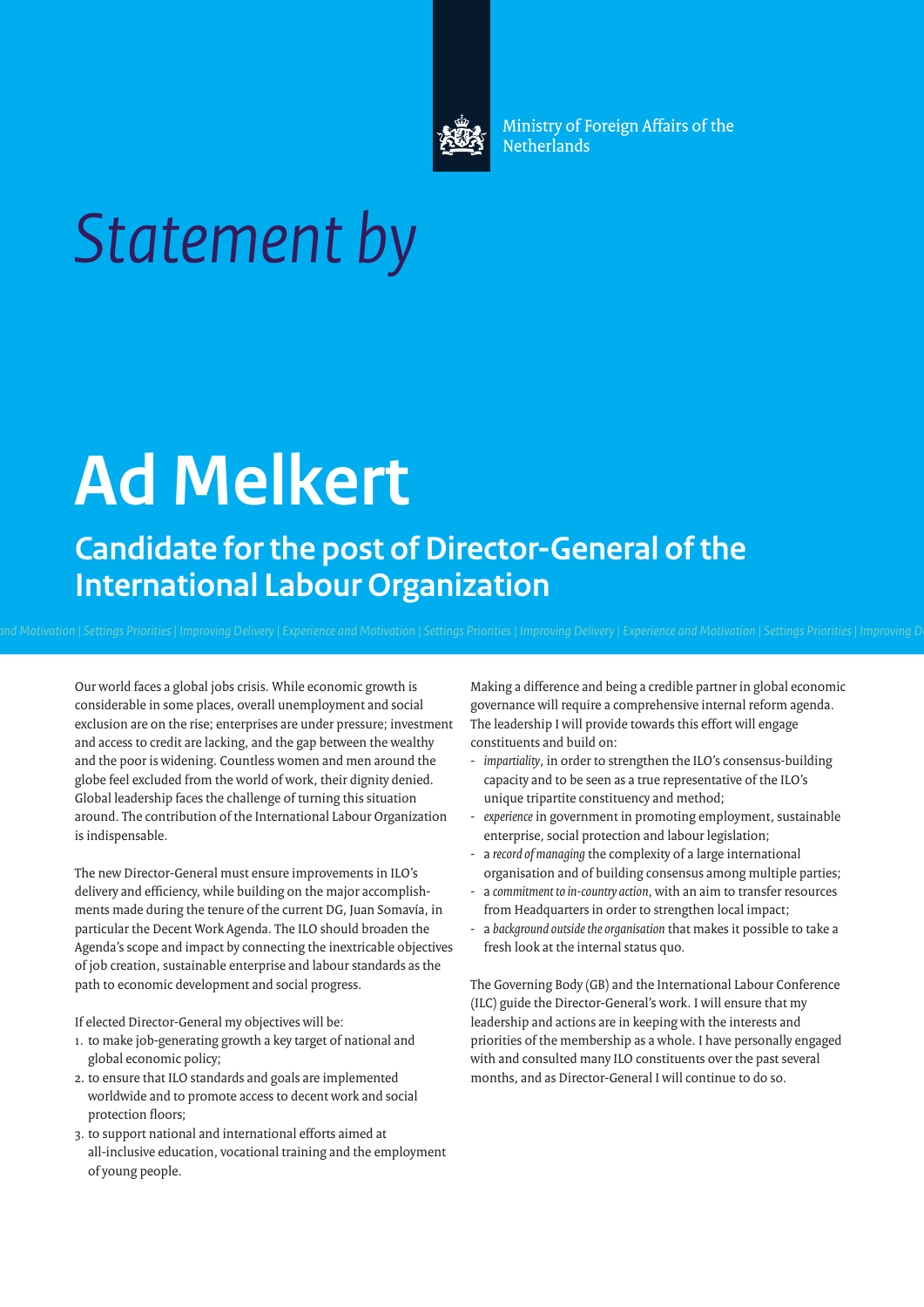## Settings Priorities

#### **Global advocacy and governance**

The ILO is the organisation that stands for the real economy, where work, education/training and entrepreneurship are central to productivity and prosperity. It builds on tripartism and social dialogue, with the ambition to put 'labour' on equal footing with 'capital'. It acts in support of corporate social responsibility initatives. The ILO's visibility and influence have been reinforced by its active role in the G20 process. Its relevance and added value will be further tested by its ability to deliver timely and substantively, on the basis of a two-sided complementarity with, in particular, the World Bank and the IMF. The ILO must strengthen its knowledge base and data collection practices by focusing its research efforts on job-generating growth and by delivering on policy recommendations on enterprise and work in countries themselves, in support of effective tripartite action. The enormous potential of learning from and strengthening south-south cooperation should be recognized in advice and action. Prioritising jobs and decent work will also be of crucial importance for attaining the Millennium Development Goals.

#### **Decent work in practice**

Expectations differ about the ILO's role in promoting and supervising labour standards, which are at the heart of its unique mandate. A renewed effort is required to reinforce the consensus. Do standards meet today's expectations? How should they be formulated to have a real and universal impact? How can technical assistance to member states be delivered in a more effective and efficient way? And how will the supervisory system be made more flexible and up to date?

The Director-General should bring all sides together to enhance the implementation of standards for decent work, in addition to the ongoing priority of ratifying and implementing the eight core labour conventions in which the fundamental principles and rights at work are enshrined.

Furthermore, in many parts of the world, the informal economy is flourishing, to the detriment of workers' rights and the rules of fair competition. The ILO's efforts must be directed at strengthening governance and tripartite practice to establish rights and rules. Decent work conditions and sustainable social protection floors cannot be achieved without turning around the informal economy. The ILO should step up action in support of the common interests of employers and workers to address this fundamental obstacle to progress.

#### **Common ground in employment relations**

The ILO should not shy away from recognising fundamental changes in the world of work and commit to seeking common ground between employers' interests and workers' concerns. The ILO should also, in relevant situations, address migration issues and the prospect of an aging work force. Reforms should be part of a fair deal, which recognises key conditions for enterprise productivity

and competitiveness, on the one hand, and vital requirements for workers' protection and skills development, on the other. These ought not to be contradictory, and I am determined to direct the ILO's efforts and potential towards bringing more unity to the world of work.

#### **Accelerating gender equality**

While the ILO has long been a staunch advocate of the equality of women at work, there is a need for further efforts to match policy statements and action. In many parts of the world, discrimination and lack of opportunity stand in the way of recognising the rights and potential of countless girls and women. In seeking stronger synergies with UN Women, a more concentrated effort should be made to acknowledge the 21st-century reality that economies stand to benefit from the talents of ever more qualified women.

### Improving Delivery

The recent reform process undertaken by the Governing Body is an important step to ensure the focus and timeliness of the debate that will be necessary for increasing the ILO's relevance and influence. The internal organisation and work processes should be geared towards that goal. If elected, I will therefore:

#### **1) Emphasise country work**

A shift of emphasis is needed in order to provide policy and technical support to constituents in countries. Attaining maximum impact will require scaling up operations, such as through "Better Work" and the International Programme on the Elimination of Child Labour, and seeking synergies within the UN. More than ever, such an effort is a necessary corollary to the ILO's higher profile in global policy. For example, poverty reduction strategies in sub-Saharan African countries cannot succeed without job creation; and political stability in Arab countries and elsewhere is directly linked with providing training, work and business opportunities for young people to contribute to the future of their societies.

#### **2) Promote change for results**

With this in mind I intend to oversee a thorough "scan" and review of current activities, staffing and budgets, examining current practices in the light of criteria for tangible results and greater resource efficiency. This will ensure that scarce human and financial resources find their way to the priorities of today and tomorrow. Sharpening the focus of programmes and management and transferring resources from the Headquarters budget in order to better support activities and constituents in countries themselves will be key to realising change.

Given the ILO's tasks and ambitions, the Director-General should be ambitious in mobilising resources. As a prerequisite, the ILO should be accountable at all times for making good and efficient use of taxpayers' money, especially in periods of austerity in many member states.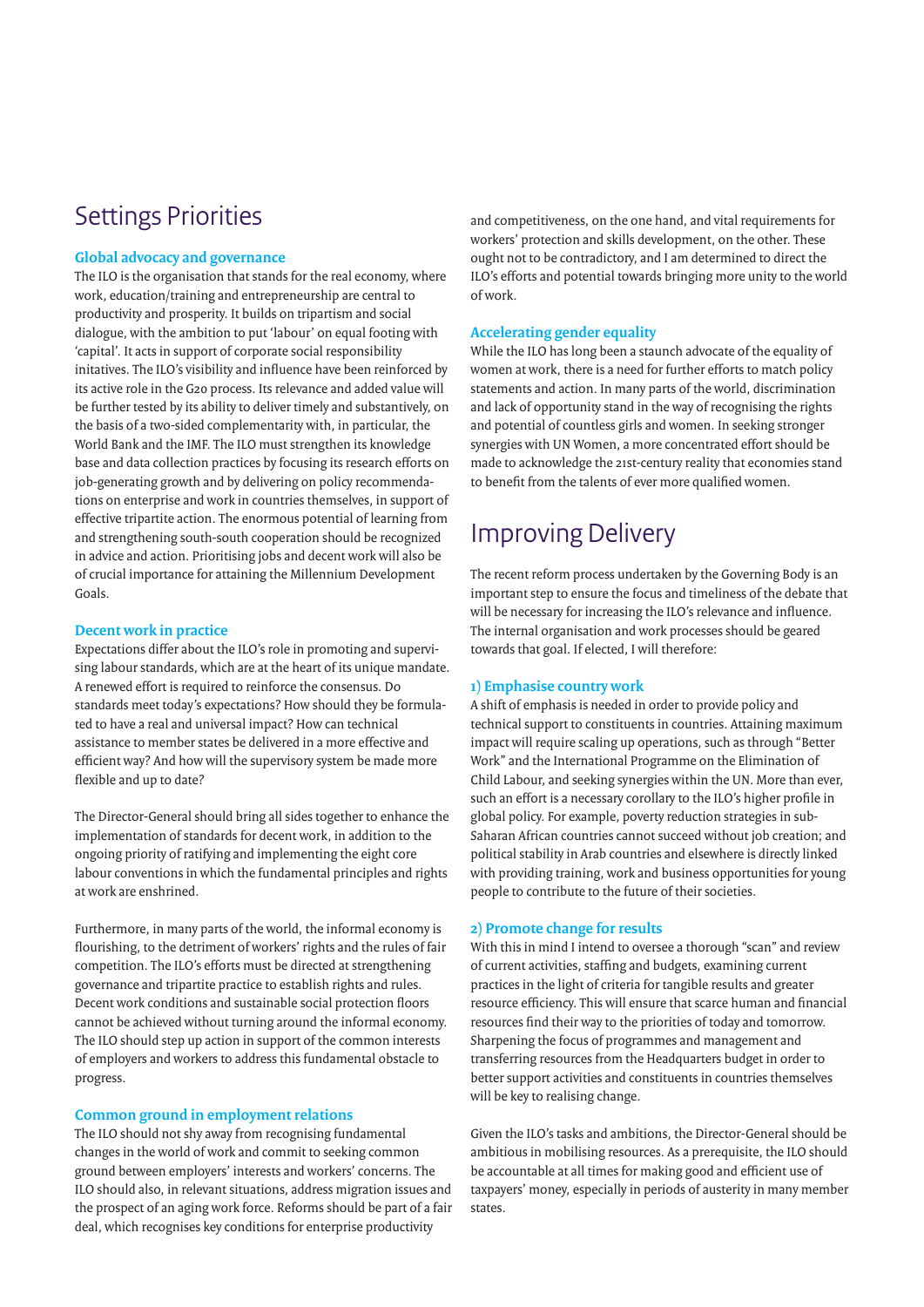In effecting internal change it is vital to recognise the staff community as a major asset of the organisation's capacity to accomplish its mission. It is necessary to take seriously into account the views, skills and diversity of staff – at Headquarters and in country operations alike – and ensure merit-based recruitment and appointment practices.

#### **3) Strengthen governance, accountability and transparency**

I intend to seek permanent improvement concerning the standards of governance, accountability and transparency to which the ILO adheres. Auditing and oversight practices should be in accordance with generally established principles at public organisations. This includes recognition that management stands to benefit from recommendations by the Independent Advisory and Oversight Committee.

The interaction between the Director-General, the ILC and the GB should be such that constituents feel substantively and equally engaged in decision-making processes. Reform should include increased transparency with regard to the implementation of GB and ILC decisions by the Office and a firm adherence to resultsbased management, supported by a rigorous evaluation system. Measuring results should be more than process management. After all, it is on its contribution to job creation and social progress that the ILO's relevance will be judged.

## Experience and Motivation

In my view the new Director-General should be prepared to take on different tasks simultaneously: to make an impact on the global agenda, strengthen country assistance and manage the Office well.

As a Minister of Social Affairs and Employment, and serving at the World Bank, UNDP and as the Secretary-Generals Special Representative for Iraq, I have been privileged to be in positions that provided me with the opportunity to show concrete results. These experiences have provided me with the motivation and skills to lead the International Labour Organization towards its centenary, working together at all times with the tripartite membership and acting with impartiality in representing the interests of government, workers and employers alike.

Moving the ILO forward and achieving results requires the conviction that economic growth and social development are intertwined; the determination to connect principles of global governance with the reality of countries; and an all-out drive to defend the interests of women and men aspiring to a decent job and income and a better future for their children.

This is my pledge: to help the ILO and its constituents to go the extra mile towards prosperity and social justice for all.